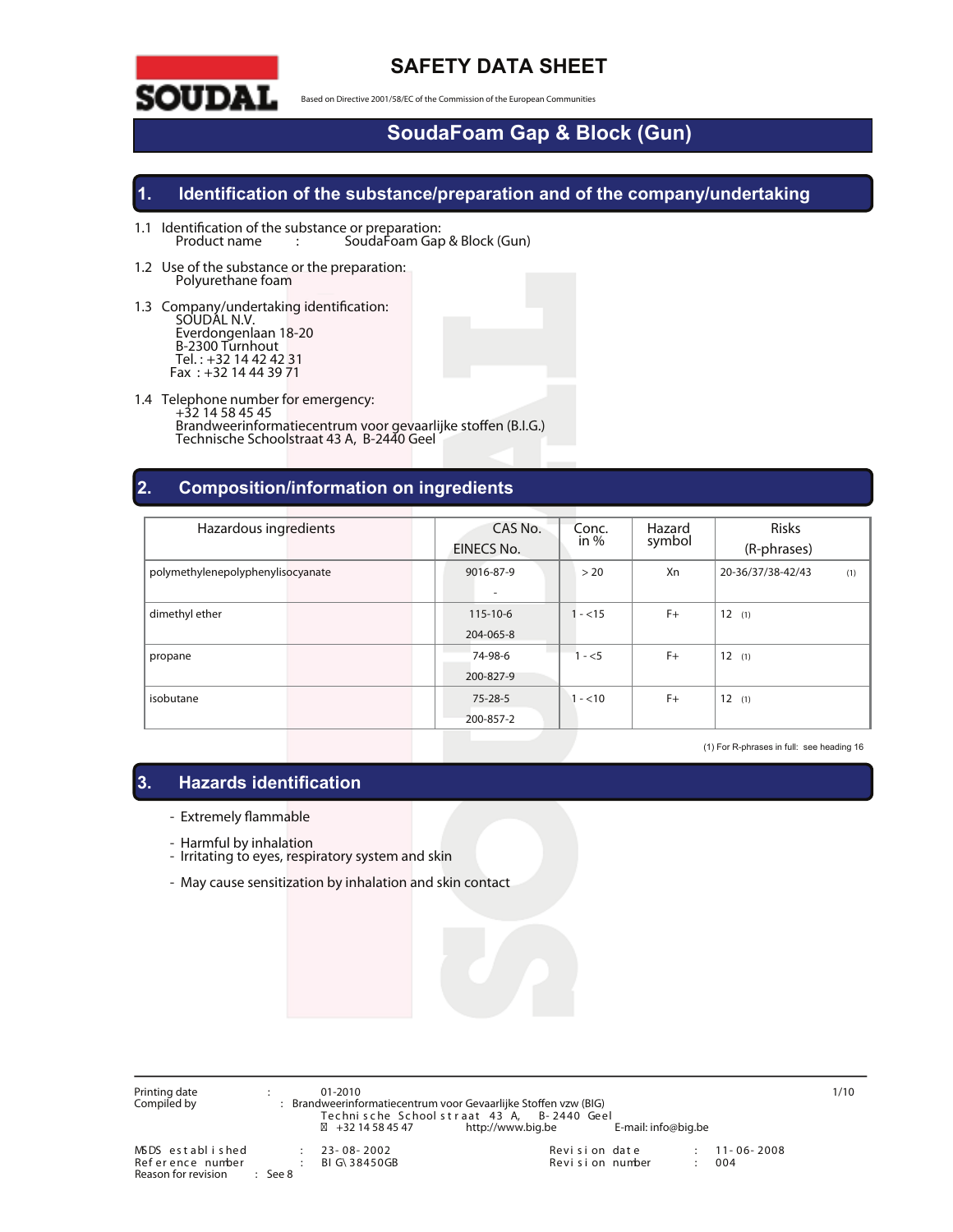#### **4. First aid measures**

- 
- **4.1 Eye contact:** Rinse immediately with plenty of water Seek medical advice
	-
- **4.2 Skin contact:** Rinse immediately with plenty of water If irritation persists: seek medical advice
	-
- 
- **4.3 After inhalation:** Remove the victim into fresh air Seek medical advice
	-
- 
- **4.4** After ingestion:<br>
 Never give water to an unconscious person<br>
 Do not induce vomiting<br>
 Seek medical advice
	-
	-

### **5. Fire-fighting measures**

- **5.1** Suitable extinguishing media:<br>
 Quantities of water<br>
 Polyvalent foam<br>
 BC powder<br>
 Carbon dioxide
	-
	-
	-
	-
- **5.2 Unsuitable extinguishing media:** None
	-
- 
- **5.3 Special exposure hazards:** On burning: release of toxic and corrosive gases/vapours: phosphorus oxides, hydrogen chloride, carbon monoxide and carbon dioxide<br>- Gas/vapour spreads at floor level: ignition hazard<br>- Gas/vapour flammable with air within explosion limits<br>- Aerosol may explode under the effect of heat
	-
	-
	-
- -
	-
- **5.4** Instructions:<br>
 Dilute toxic gases with water spray<br>
 Take account of toxic firefighting water<br>
 Do not move the load if exposed to heat
- **5.5 Special protective equipment for reghters:** Heat/re exposure: compressed air/oxygen apparatus

#### **6. Accidental release measures**

- **6.1 Personal protection/precautions:** See headings 8.2/13
- 
- **6.2 Environmental precautions:** Use appropriate containment to avoid environmental contamination
- 
- **6.3 Methods of cleaning up:** Allow product to solidify and remove it by mechanical means Remove uncured foam with acetone
	-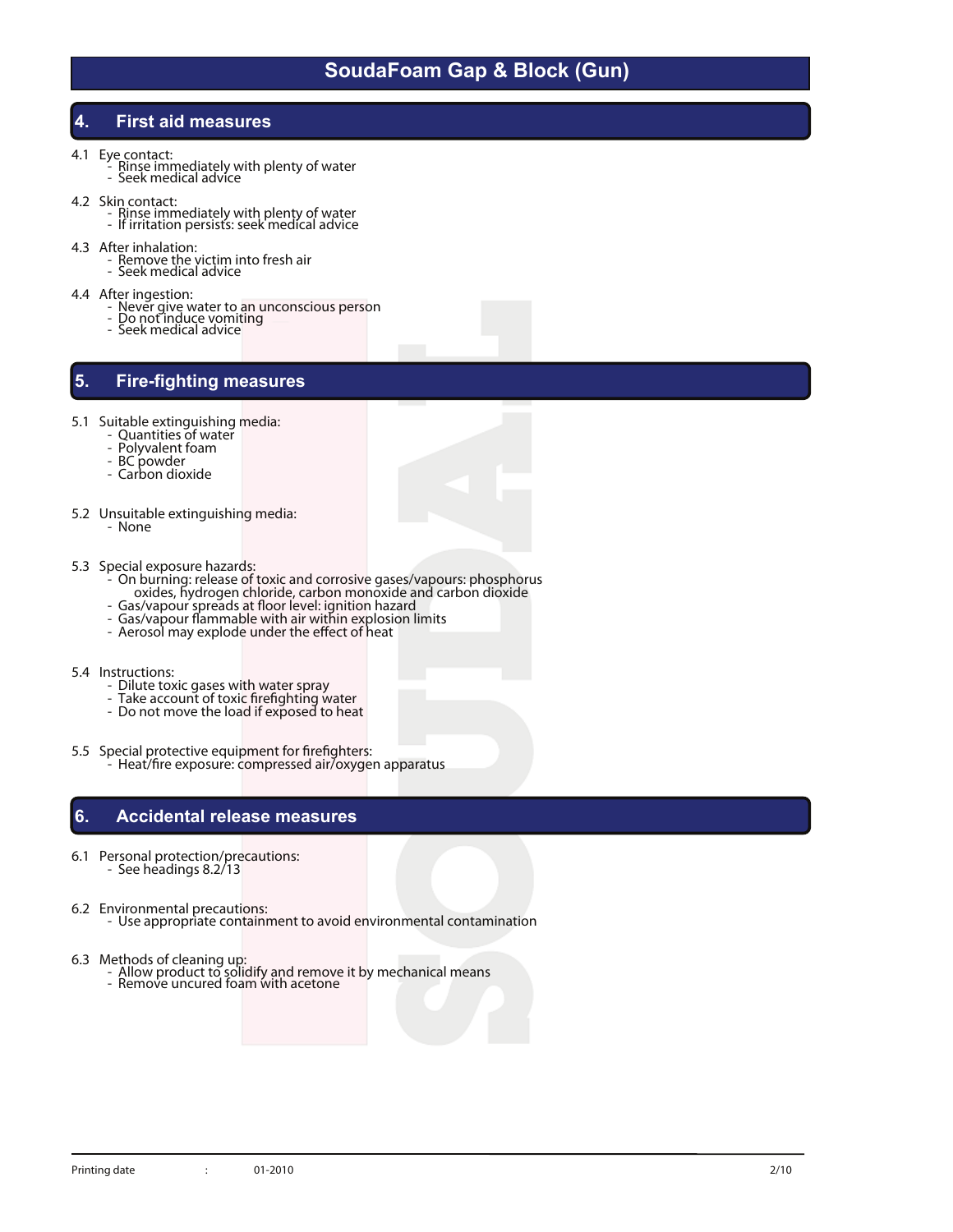#### **7. Handling and storage**

- 
- **7.1 Handling:** Observe very strict hygiene avoid contact Observe very strict hygiene avoid contact<br>
 In case of insufficient ventilation: keep naked flames/sparks away<br>
 Remove contaminated clothing immediatel
	-
	-

- **7.2 Storage:**<br>- Keep out of direct sunlight<br>- Store in a dry area<br>- Store in a dry area
	-
	-
	- Keep away from: heat sources, ignition sources, acids, bases

| Storage temperature<br>< 50<br>Quantity limit<br>N.D.<br>Storage life<br>365<br>Materials for packaging<br>- suitable <sup>7</sup> aerosol dispenser | davs |
|------------------------------------------------------------------------------------------------------------------------------------------------------|------|
|------------------------------------------------------------------------------------------------------------------------------------------------------|------|

**7.3** Specific uses:<br>- See information supplied by the manufacturer

#### **8. Exposure controls/Personal protection**

#### **8.1 Exposure limit values:**

POLYMETHYLENE POLYPHENYL ISOCYANATE:

| <b>WEL-LTEL</b><br><b>WEL-STEL</b> | $0.02(-NCO)$<br>$\ddot{\cdot}$<br>$0.07(-NCO)$<br>$\ddot{\cdot}$ | mg/m <sup>3</sup><br>$-(-NCO)$<br>$mg/m^3$<br>$-(-NCO)$           | ppm<br>ppm |
|------------------------------------|------------------------------------------------------------------|-------------------------------------------------------------------|------------|
| <b>DIMETHYL ETHER:</b>             |                                                                  |                                                                   |            |
| <b>WEL-LTEL</b><br><b>WEL-STEL</b> | 766<br>$\ddot{\cdot}$<br>958                                     | mg/m <sup>3</sup><br>400<br>500<br>mg/m <sup>3</sup>              | ppm<br>ppm |
| <b>TRGS 900</b>                    | 1900                                                             | mg/m <sup>3</sup><br>1000                                         | ppm        |
| <b>MAK</b>                         | 1900<br>$\ddot{\cdot}$                                           | mg/m <sup>3</sup><br>1000                                         | ppm        |
| MAC-TGG 8 h<br>MAC-TGG 15 min.     | 950<br>1500                                                      | mg/m <sub>s</sub><br>mg/m                                         |            |
| VME-8h<br>VLE-15 min.              | 1920                                                             | mg/m <sub>2</sub><br>1000<br>$mg/m^3$                             | ppm<br>ppm |
| GWBB-8 h<br>GWK-15 min.            | 1920<br>$\ddot{\cdot}$                                           | mg/m <sup>3</sup><br>1000<br>$mg/m^3$<br>$\overline{\phantom{0}}$ | ppm<br>ppm |
| EC<br><b>EC-STEL</b>               | 1920                                                             | mg/m <sup>3</sup><br>1000<br>$mg/m^3$                             | ppm<br>ppm |
| <b>ISOBUTANE:</b>                  |                                                                  |                                                                   |            |
| <b>TRGS 900</b>                    | 2400                                                             | mg/m <sup>3</sup><br>1000                                         | ppm        |
| <b>MAK</b>                         | 2400<br>$\ddot{\cdot}$                                           | mg/m <sup>3</sup><br>1000                                         | ppm        |
| GWBB-8 h<br>GWK-15 min.            | :                                                                | mg/m <sup>3</sup><br>1000<br>mg/m                                 | ppm<br>ppm |
| PROPANE:                           |                                                                  |                                                                   |            |
| <b>TLV-TWA</b><br><b>TLV-STEL</b>  |                                                                  | mg/m <sub>3</sub><br>1000<br>$mg/m^3$                             | ppm<br>ppm |
| <b>TRGS 900</b>                    | 1800                                                             | mg/m <sup>3</sup><br>1000                                         | ppm        |
| <b>MAK</b>                         | 1800<br>$\ddot{\cdot}$                                           | 1000<br>mg/m <sup>3</sup>                                         | ppm        |
| GWBB-8 h<br>GWK-15 min.            |                                                                  | mg/ $m1^3$<br>1000<br>$mg/m^3$<br>$\overline{\phantom{0}}$        | ppm<br>ppm |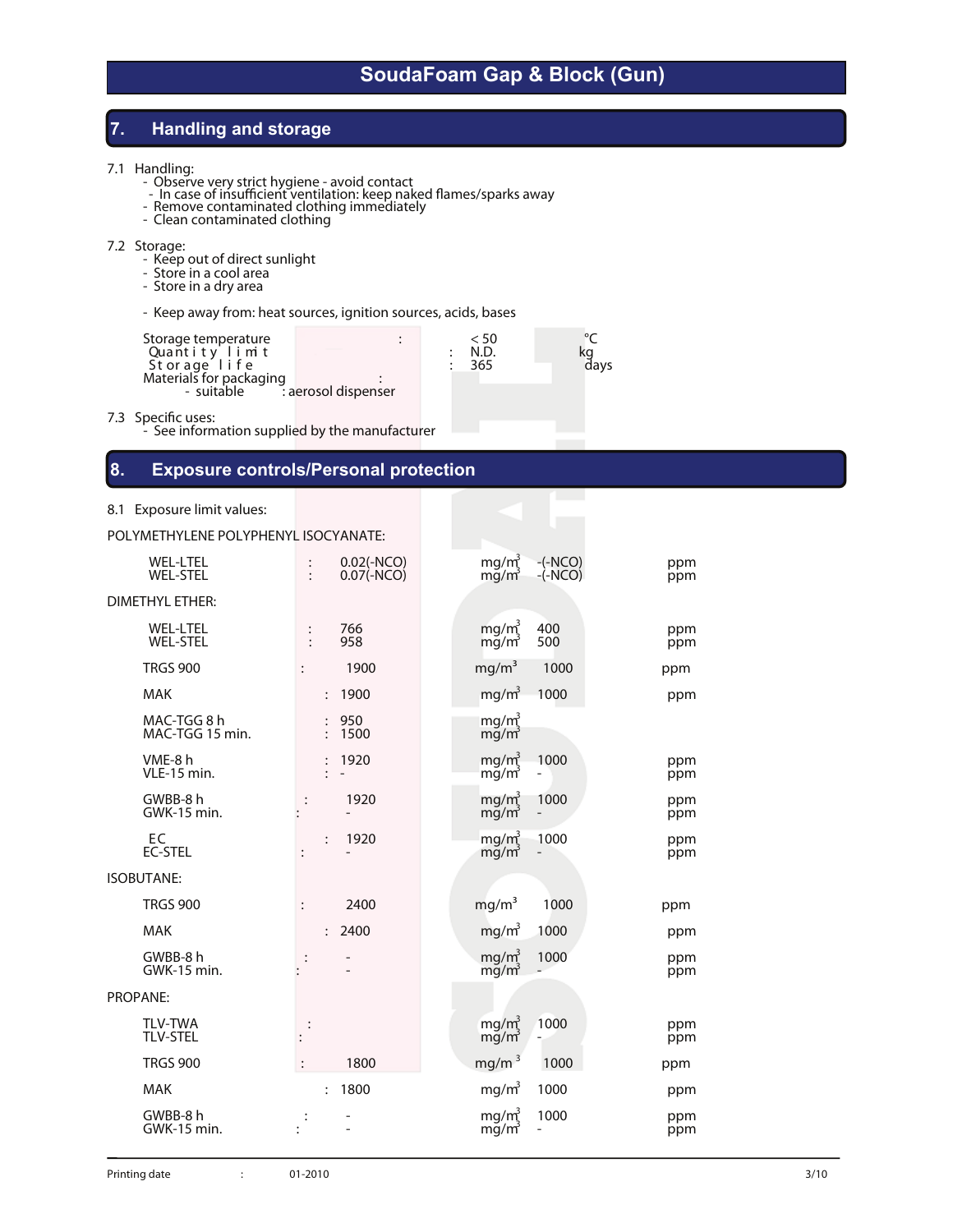|       | 8.2 Exposure controls:                                                                                         |        |                  |                      |                                                     |                                |  |
|-------|----------------------------------------------------------------------------------------------------------------|--------|------------------|----------------------|-----------------------------------------------------|--------------------------------|--|
| 8.2.1 | Occupational exposure controls:<br>- Use only in well ventilated area                                          |        |                  |                      |                                                     |                                |  |
| 8.2.2 | Environmental exposure controls:                                                                               |        |                  | see heading 13       |                                                     |                                |  |
|       | 8.3 Personal protection:                                                                                       |        |                  |                      |                                                     |                                |  |
| 8.3.1 | respiratory protection:<br>- In case of insufficient ventilation: respiratory protection with filter<br>type A |        |                  |                      |                                                     |                                |  |
| 8.3.2 | hand protection:<br>- Chemically resistant gloves                                                              |        |                  |                      |                                                     |                                |  |
| 8.3.3 | eye protection:<br>- Safety glasses                                                                            |        |                  |                      |                                                     |                                |  |
| 8.3.4 | skin protection:<br>- Suitable protective clothing                                                             |        |                  |                      |                                                     |                                |  |
| 9.    | <b>Physical and chemical properties</b>                                                                        |        |                  |                      |                                                     |                                |  |
|       | 9.1 General information:                                                                                       |        | <b>Contract</b>  |                      |                                                     |                                |  |
|       | Appearance (at $20^{\circ}$ C)<br>Odour<br>Col our                                                             |        |                  |                      | Aer os ol<br>Characteristic<br>Variable in colour   |                                |  |
|       | 9.2 Important health, safety and environmental information:                                                    |        |                  |                      |                                                     |                                |  |
|       | pH value<br>Boiling point/boiling range<br>Fl as hpoint                                                        | : N.D. |                  | $\ddot{\cdot}$       | N. D.<br>Contains extremely flammable<br>components | °C                             |  |
|       | Explosion limits<br>Vapour pressure (at 20°C)<br>Vapour pressure (at 50°C)<br>Relative density (at 20°C)       | : N.D. | : N.D.<br>: N.D. |                      | N. D.                                               | Vol <sub>%</sub><br>hPa<br>hPa |  |
|       | Water solubility<br>Soluble in<br>Relative vapour density                                                      |        | : N.D.           |                      | I ns ol ubl e<br>Or ganic solvents                  |                                |  |
|       | Viscosity (at $20^{\circ}$ C)<br>Partition coefficient n-octanol/water<br>Evaporation rate                     | : N.D. |                  | $\ddot{\phantom{a}}$ | N. D.                                               | Pa.s                           |  |
|       | ratio to butyl acetate<br>ratio to ether                                                                       |        | : N.D.           |                      | N. D.                                               |                                |  |
|       | 9.3 Other information:                                                                                         |        |                  |                      |                                                     |                                |  |
|       | Melting point/melting range<br>Auto-ignition point<br>Saturation concentration                                 |        | : N.D.<br>: N.D. |                      | N. D.                                               | °C<br>°C<br>$g/m^3$            |  |

#### **10. Stability and reactivity**

**10.1Conditions to avoid/reactivity:** - Unstable on exposure to heat

**10.2Materials to avoid:** - Keep away from: heat sources, ignition sources, acids, bases

- **10.3Hazardous decomposition products:** On burning: release of toxic and corrosive gases/vapours: phosphorus
	-
	- oxides, hydrogen chloride, carbon monoxide and carbon dioxide<br>- On heating: release of toxic/combustible gases/vapours (hydrogen cyanide)<br>- May polymerize on exposure to temperature rise<br>- May polymerize with a lot of comp
	-
	-
	-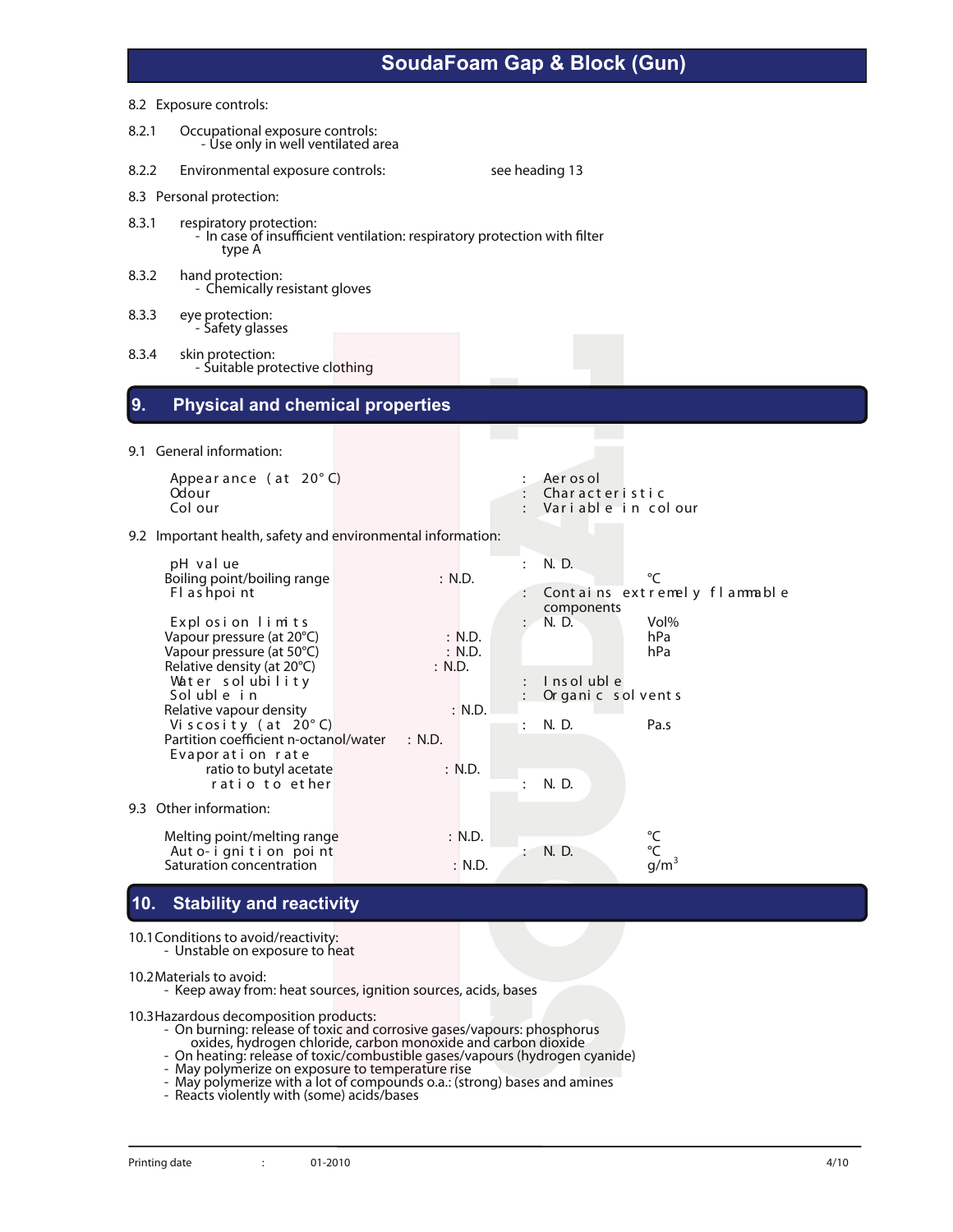## **11. Toxicological information**

#### **11.1Acute toxicity:**

#### POLYMETHYLENEPOLYPHENYLISOCYANATE:

| LD50 oral rat<br>LD50 dermal rabbit<br>LD50 dermal rabbit<br>LC50 inhalation rat<br>LC50 inhalation rat | >10000<br>N.D.<br>> 5000<br>N.D.<br>: N.D.             | mg/kg<br>mg/kg<br>mg/kg<br>mg/l/4 h<br>ppm/4 h |
|---------------------------------------------------------------------------------------------------------|--------------------------------------------------------|------------------------------------------------|
| PROPANE:                                                                                                |                                                        |                                                |
| LD50 oral rat<br>LD50 dermal rabbit<br>LD50 dermal rabbit<br>LC50 inhalation rat<br>LC50 inhalation rat | N.D.<br>N.D.<br>N.D.<br>513<br>: 280000                | mg/kg<br>mg/kg<br>mg/kg<br>mg/l/4 h<br>ppm/4 h |
| <b>ISOBUTANE:</b>                                                                                       |                                                        |                                                |
| LD50 oral rat<br>LD50 dermal rabbit<br>LD50 dermal rabbit<br>LC50 inhalation rat<br>LC50 inhalation rat | N.D.<br>N.D.<br>$:$ N.D.<br>: 658<br>: N.D.            | mg/kg<br>mg/kg<br>mg/kg<br>mg/l/4 h<br>ppm/4 h |
| 11.2 Chronic toxicity:                                                                                  |                                                        |                                                |
| POLYMETHYLENEPOLYPHENYLISOCYANATE:                                                                      |                                                        |                                                |
| EC carc. cat.<br>EC muta. cat.<br>EC repr. cat.                                                         | not listed<br>not listed<br>not listed                 |                                                |
| Carcinogenicity (TLV)<br>Carcinogenicity (MAC)<br>Carcinogenicity (VME)<br>Carcinogenicity (GWBB)       | not listed<br>not listed<br>not listed<br>: not listed |                                                |
| Carcinogenicity (MAK)<br>Mutagenicity (MAK)<br>Teratogenicity (MAK)                                     | category 3B<br>not listed<br>Group -                   |                                                |
| <b>IARC</b> classification                                                                              | 3                                                      |                                                |
| DIMETHYL ETHER:                                                                                         |                                                        |                                                |
| EC carc. cat.<br>EC muta. cat.<br>EC repr. cat.                                                         | not listed<br>not listed<br>not listed                 |                                                |
| Carcinogenicity (TLV)<br>Carcinogenicity (MAC)<br>Carcinogenicity (VME)<br>Carcinogenicity (GWBB)       | not listed<br>not listed<br>not listed<br>not listed   |                                                |
| Carcinogenicity (MAK)<br>Mutagenicity (MAK)<br>Teratogenicity (MAK)                                     | not listed<br>not listed<br>Group D                    |                                                |
| <b>IARC</b> classification<br>$\ddot{\cdot}$                                                            | not listed                                             |                                                |
|                                                                                                         |                                                        |                                                |
|                                                                                                         |                                                        |                                                |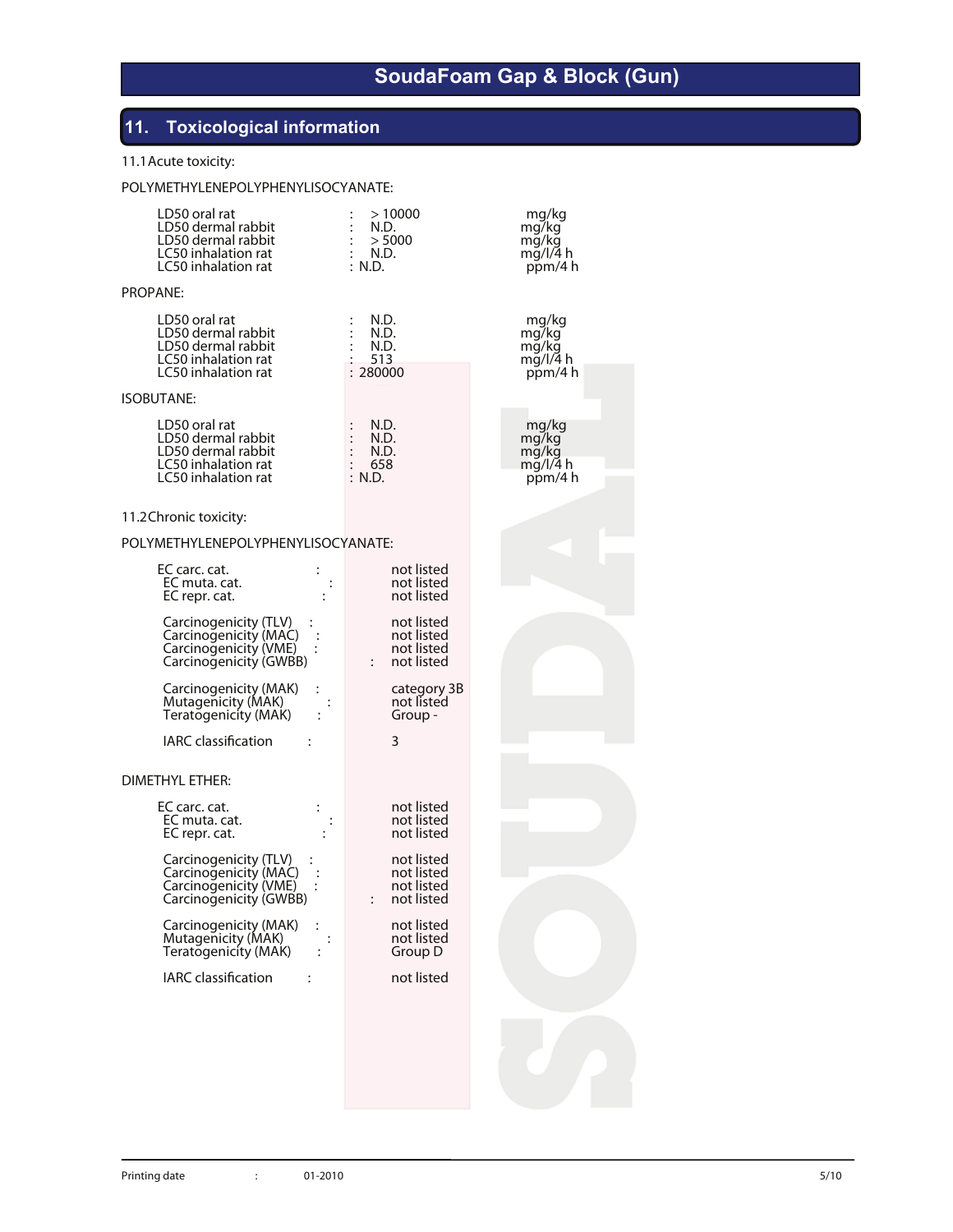**11.3Routes of exposure:** inhalation, eyes and skin

- **11.4Acute eects/symptoms (upon overexposure):**
	-
	-
	-
	-
	- **AFTER INTER INTER INTER INTER INTER INTER INTER INTER INTER INTER INTEREST:**<br>
	 Coughing<br>
	 Irritation of the nasal mucous membranes<br>
	 Runny nose
	-
	- FOLLOWING SYMPTOMS MAY APPEAR LATER:<br>- Inflammation of the respiratory tract<br>- Risk of lung oedema<br>- Respiratory difficulties
	-
	-
	-

**AFTER SKIN CONTACT:** - Tingling/irritation of the skin

- **AFTER EYE CONTACT:** Irritation of the eye tissue Lacrimation
- 
- -
	-
- **11.5Chronic effects:**<br>
 May cause sensitization by skin contact<br>
 May cause sensitization by inhalation<br>
 Contains substance with uncertain carcinogenic properties (polymethylenepolyphenylisocyanate)

# ON CONTINUOUS EXPOSURE/CONTACT:<br>- Body temperature rise<br>- Tremor

- 
- 
- 
- 
- Feeling of weakness<br>- Headache<br>- Skin rash/inflammation<br>- May stain the skin<br>- Dry skin<br>- Risk of pneumonia
- 
-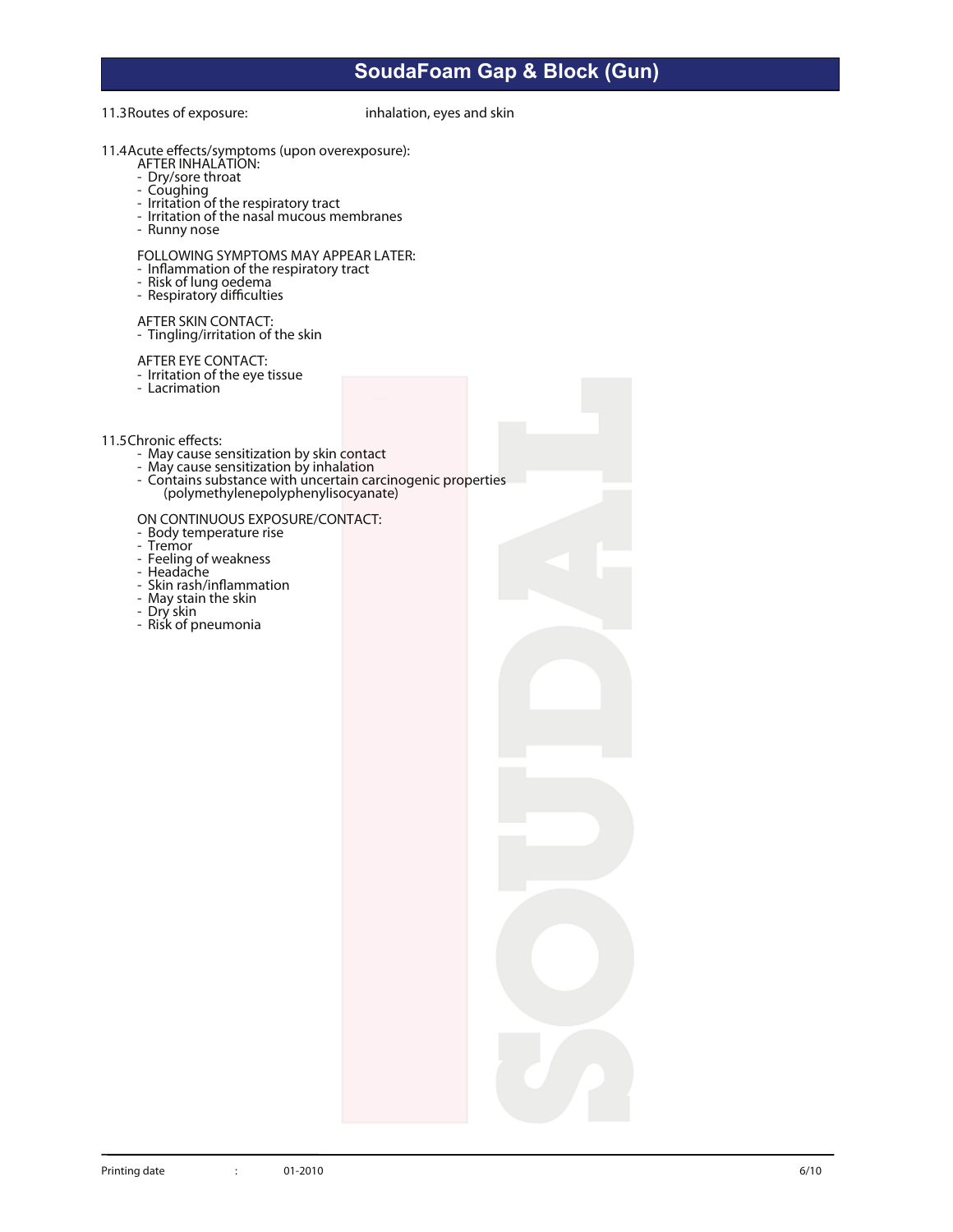#### **12. Ecological information**

**12.1Ecotoxicity:** - No data available

**12.2Mobility:** - **Volatile organic compounds (VOC):** 20 % - Insoluble in water

For other physicochemical properties see section 9

#### **12.3Persistence and degradability:**

- - **Biodegradation BOD <sup>5</sup> :** N.D. **% ThOD**
- - **water :** No data available
- 

- **s oi l : T ½** N.D. **days**

**12.4Bioaccumulative potential:**

- **log P ow :** N.D. - **BCF :** N.D.

12.5 Other adverse effects:

- WGK : - (classification in compliance with Verwaltungsvorschrift wassergefährdender Stoffe (VwVwS) of 17 May 1999)<br>Fig. Not danger ous for the ozone layer in the ozone in the ozone in the set of the ozone in the set of the set o Effect on the ozone layer<br>
Greenhouse effect<br>
Greenhouse effect<br>
Effect on waste water purification<br>
Effect on waste water purification<br>
Effect on waste water purification<br>
Contains a vailable<br>
Contains a vailable<br>
Contain

#### **13. Disposal considerations**

- **13.1Provisions relating to waste:** Waste material code (91/689/EEC, Council Decision 2001/118/EC, O.J. L47 of 16/2/2001): 08 04 09\* (waste adhesives and sealants containing organic solvents or other dangerous substances) - Hazardous waste (91/689/EEC)
	-

**13.2Disposal methods:**<br>- Specific treatment<br>- Do not discharge into drains or the environment

**13.3Packaging:** - Waste material code packaging (91/689/EEC, Council Decision 2001/118/EC, O.J. L47 of 16/2/2001): 15 01 10\* (packaging containing residues of or contaminated by dangerous substances)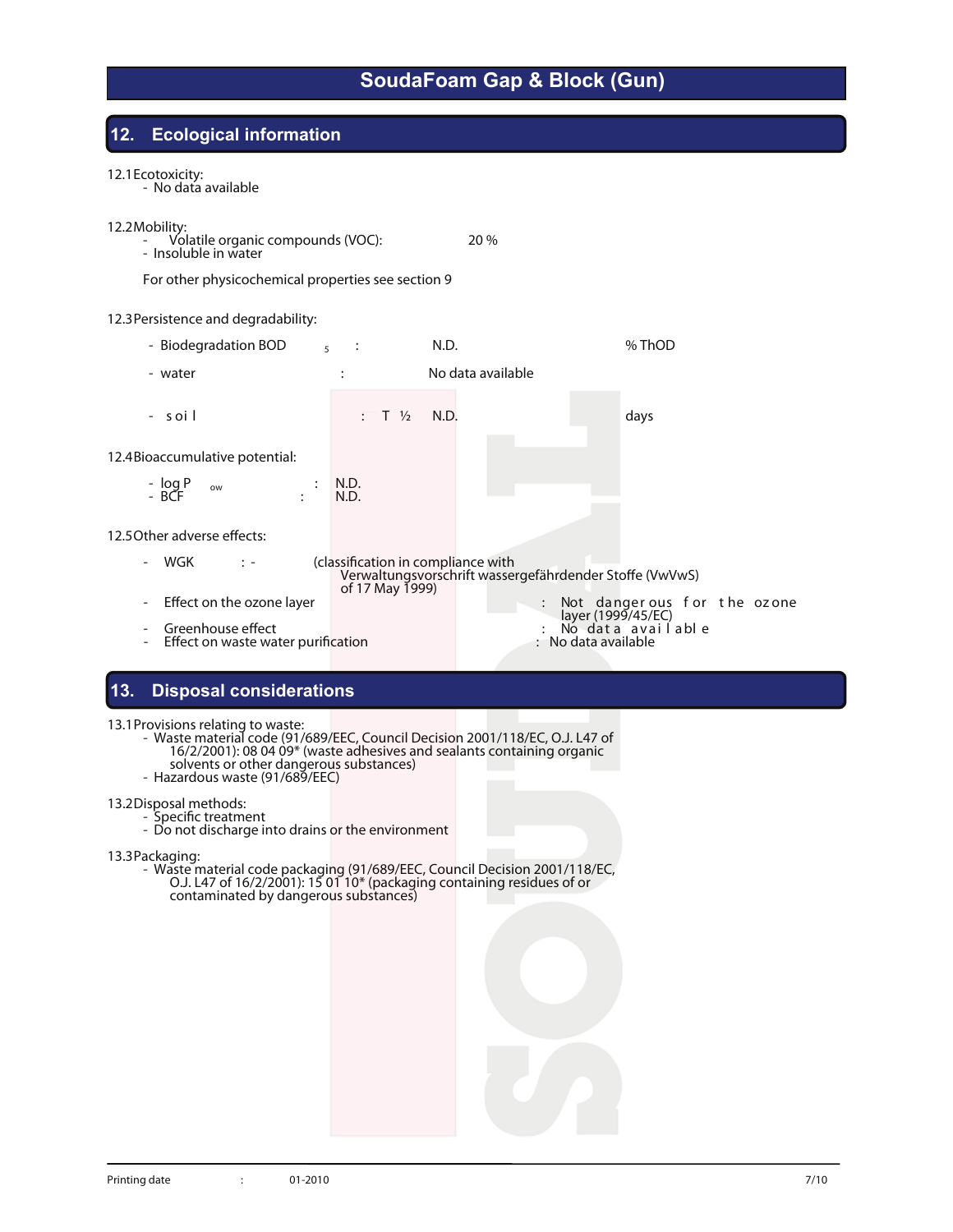# **14. Transport information**



| 14.1 | Classification of the substance in compliance with UN Recommendations<br>UN number<br><b>CLASS</b><br>SUB RISKS<br><b>PACKING</b><br>PROPER SHIPPING NAME |                                                                                                                                                                                                                                                                                            |                                              | 1950<br>2.1<br>UN 1950, Aerosols                   |
|------|-----------------------------------------------------------------------------------------------------------------------------------------------------------|--------------------------------------------------------------------------------------------------------------------------------------------------------------------------------------------------------------------------------------------------------------------------------------------|----------------------------------------------|----------------------------------------------------|
| 14.2 | ADR (transport by road)<br><b>CLASS</b><br><b>CLASSIFICATION CODE</b><br><b>DANGER LABEL TANKS</b><br>DANGER LABEL PACKAGES                               |                                                                                                                                                                                                                                                                                            | $\vdots$<br>$\vdots$<br>$\cdot$              | $\frac{2}{5}$ F<br>$\overline{\phantom{0}}$<br>2.1 |
| 14.3 | RID (transport by rail)<br><b>CLASS</b><br><b>CLASSIFICATION CODE</b><br>DANGER LABEL TANKS<br>DANGER LABEL PACKAGES                                      |                                                                                                                                                                                                                                                                                            | $\vdots$                                     | $\frac{2}{5}$<br>F<br>2.1                          |
| 14.4 | ADNR (transport by inland waterways)<br>CLASS<br>CLASSIFICATION CODE<br>DANGER LABEL TANKS<br>DANGER LABEL PACKAGES                                       |                                                                                                                                                                                                                                                                                            | $\vdots$<br>$\ddot{\cdot}$<br>$\ddot{\cdot}$ | $\frac{2}{5}$ F<br>۰<br>2.1                        |
| 14.5 | IMDG (maritime transport)<br>CLASS<br>SUB RISKS<br><b>PACKING</b><br>MF AG<br>EMS.<br>Marine pollutant                                                    |                                                                                                                                                                                                                                                                                            | $\ddot{\cdot}$                               | 2.1<br>$F-D, S-U$                                  |
| 14.6 | I CAO (air transport)<br><b>CLASS</b><br>SUB RISKS<br>PACKING<br>PACKING INSTRUCTIONS PASSENGER AIRCRAFT<br>PACKING INSTRUCTIONS CARGO AIRCRAFT           | $\ddot{\phantom{0}}$                                                                                                                                                                                                                                                                       | ÷                                            | 2.1<br>203/Y203<br>203                             |
| 14.7 | Special precautions in connection with<br>transport                                                                                                       |                                                                                                                                                                                                                                                                                            | $\ddot{\cdot}$                               | None                                               |
| 14.8 | Limited quantities (LQ)                                                                                                                                   |                                                                                                                                                                                                                                                                                            |                                              |                                                    |
|      | ADR/RID/ADNR in chapter 3.4,<br>inscription:<br>- 'UN 1950'<br>within a single package:<br>- the letters LQ                                               | When substances and their packaging meet the conditions established by<br>only the following prescriptions shall be<br>complied with:<br>each package shall display a diamond-shaped figure with the following<br>or, in the case of different goods with different identification numbers |                                              |                                                    |
|      |                                                                                                                                                           |                                                                                                                                                                                                                                                                                            |                                              |                                                    |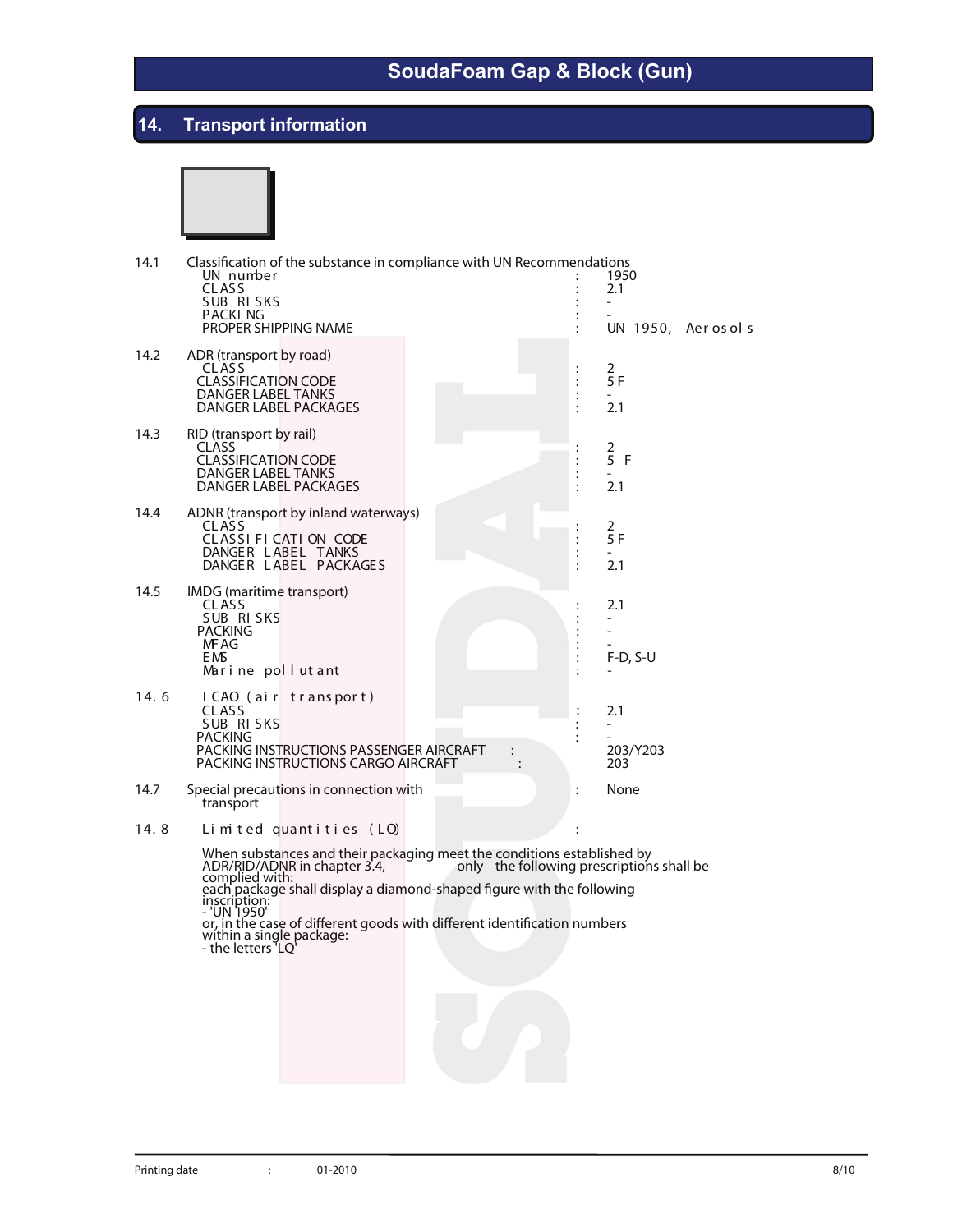### **15. Regulatory information**

**Labelling in accordance with directives 67/548/EEC and 1999/45/EC**





Contains : polymethylenepolyphenylisocyanate

| R20 : Harmful by inhalation |                                                             |
|-----------------------------|-------------------------------------------------------------|
|                             | R36/37/38 : Irritating to eyes, respiratory system and skin |
| R42/43 :                    | May cause sensitization by inhalation and skin contact      |
|                             |                                                             |

|                       | S23 : Do not breathe spray                              |                                                                    |
|-----------------------|---------------------------------------------------------|--------------------------------------------------------------------|
|                       |                                                         | S36/37/39 : Wear suitable protective clothing gloves, and eye/face |
|                       | protection                                              |                                                                    |
| S38                   | : In case of insufficient ventilation, wear respiratory |                                                                    |
|                       | equipment                                               |                                                                    |
| S45<br>$\ddot{\cdot}$ |                                                         | In case of accident or if you feel unwell, seek medical            |
|                       |                                                         | advice (show the label where possible)                             |
|                       |                                                         |                                                                    |
|                       |                                                         | Keep away from sources of ignition - No smoking.                   |
|                       | Keep out of the reach of children.                      |                                                                    |
|                       |                                                         | Pressurized container. Protect from sunlight and do not            |
|                       |                                                         | expose to temperatures exceeding 50°C.                             |
|                       | Do not pierce or burn after use.                        |                                                                    |
|                       |                                                         | Do not spray on a naked flame or any incandescent material         |
|                       |                                                         |                                                                    |
|                       |                                                         | Contains isocyanates. See information supplied by the              |
|                       | manufacturer.                                           |                                                                    |